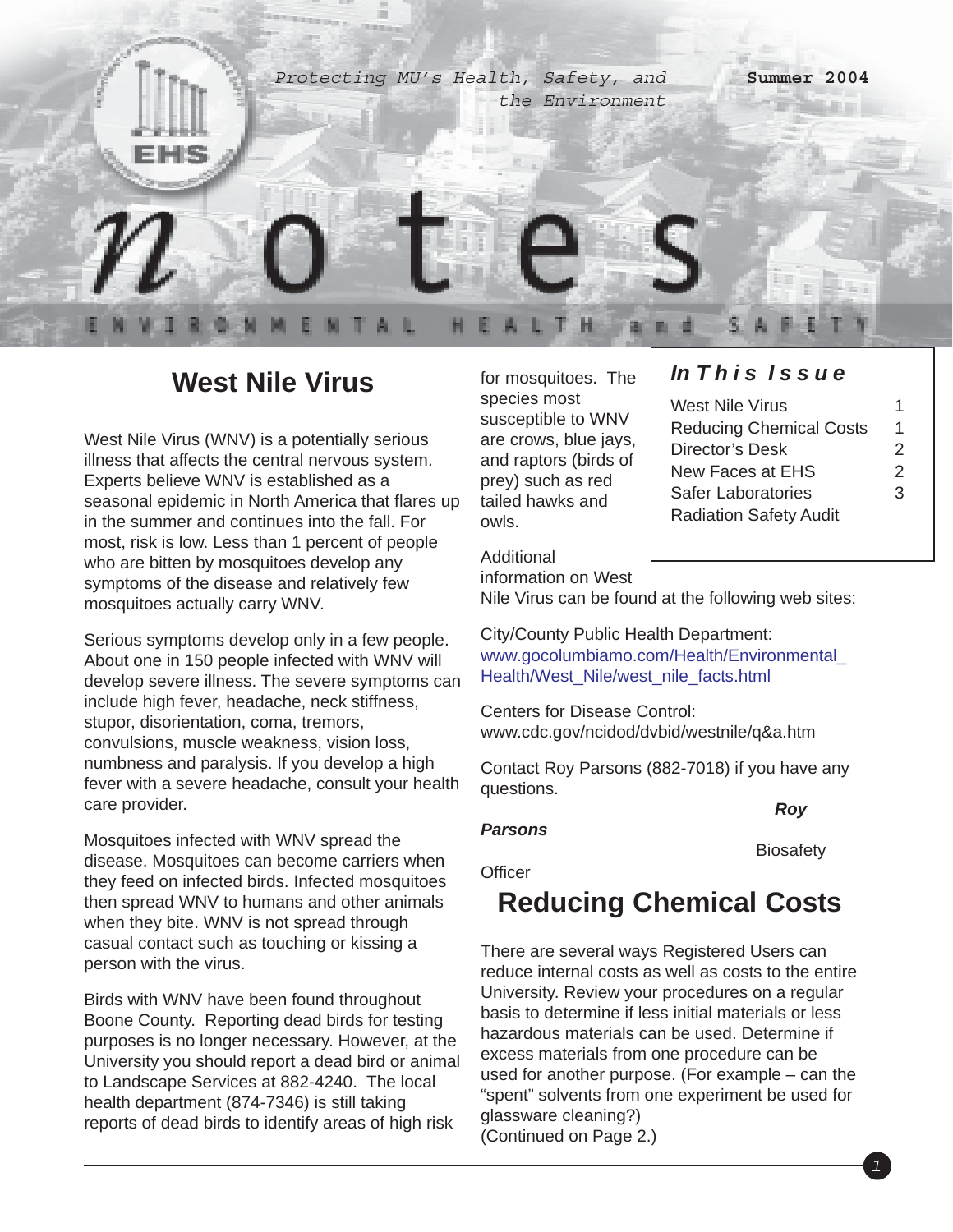D*irector's* D*esk*

### **Recognizing Good Safety Performance**

Elsewhere in this issue we have presented lists of Authorized Users and Registered Users who had clean inspection records for all of 2003. We ran into some interesting challenges and concerns in putting these lists together.

First, the most active locations are not wellrepresented on these lists, especially in the case of research laboratories using hazardous materials. This is most likely because they tend to have the most materials and the most activity, which also means that EHS is more likely to encounter a deficiency. If you are responsible for or work in an active area please don't get discouraged if you are not on the list; rather, use the list as a motivator to do better in the future.

Second, if you or your laboratory is on this list, please don't assume that your area will always have good performance. Attention to safety is a constant need. Also, if you have multiple locations, please don't assume that all of them met the listing criteria. We want all your locations to have good inspections.

Although some laboratories had an easier time of it making these recognition lists, we certainly want to congratulate everyone on each list for their good performance. Remember that safety is everyone's responsibility. EHS can provide guidance and will work with you on safety issues, but it is ultimately up to the people doing the work to do it safely.

*Peter Ashbrook*

### **Reducing Chemical Costs (Continued)**

Always check the free EHS recycled chemical inventory before making new chemical purchases. We invite you to shop our inventory online via the EHS website or browse in person at the Resource Recovery Center on East Campus Loop near Trowbridge. (Special summer hours are in effect until August 13: Monday-Thursday 7:30-4:30 and Fridays 10-4:30.)

Lastly, a special note for users who produce biological (pathological) waste: MU pays for this waste BY THE POUND not by the container. However, there is a severe financial penalty for overweight containers. The cardboard containers should weigh less than 40 pounds and the plastic tubs less than 50 pounds. Users who dispose of gels in these tubs need to be extra cautious. If you're not sure of the container weight - it's better to under fill the container rather than overfill it. Overfilling containers by as little as 10 pounds will cause the disposal cost to almost double due to this penalty.

> *Todd Houts* Assistant Director, EHS

## **New faces at EHS**

If you use radioactive materials you may have noticed that you saw the same few EHS staff people a lot. This was because we had three vacancies out of nine positions. In March, we filled these positions as follows: Jack Crawford filled the Health Physicist slot, and Rob Kamp and Adam Holloway were hired as Environmental Health Technicians. Needless to say, the continuing Radiation Safety staff is very happy to have them join us.

Debbie Sorrell has replaced Amy Barrett as the Assistant Fire Marshal who works jointly with the Columbia Fire Department and EHS. Amy has returned to full time firefighter duty.

If you encounter Jack, Rob, Adam, or Debbie be sure to welcome them to their new duties.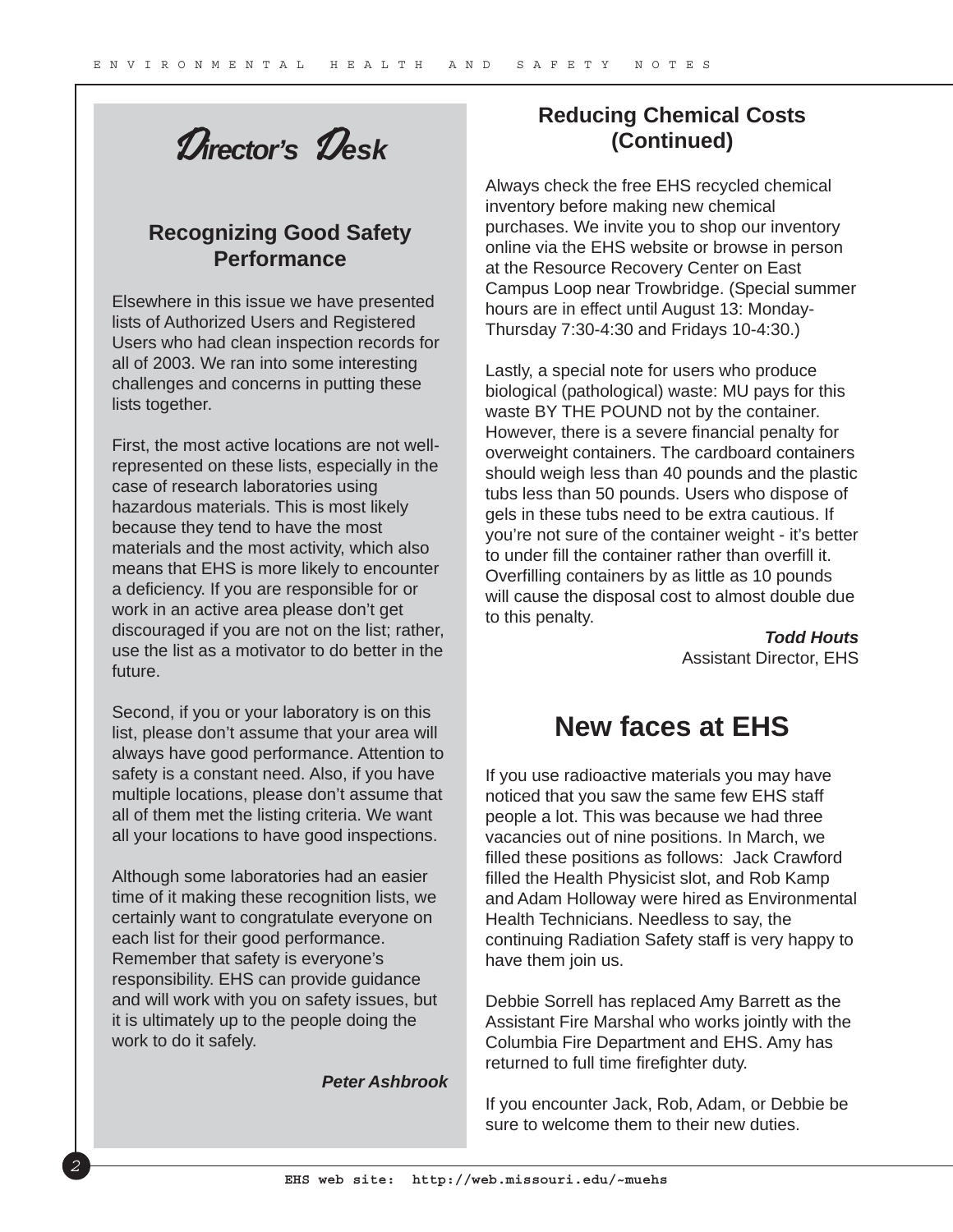## **Good Laboratory Safety Performance**

The following Authorized Users (AUs) had all (at least 4) inspections in 2003 without any radiation safety deficiencies being identified by EHS staff. Each AU is listed only once, even if the have multiple authorizations that met the inspection criteria.

Bajpai, Rakesh Beerntsen, Brenda Bennett, Karen Bondra, Mary Booth, Frank Brown, Charles Byington, Keith Cannon, John Cantley, Thomas Chatterjee, Arun Clarke, Lane Cone, Karen David, John Davis, Georgia Demarco, Vincent Deutscher, Susan Dixon, Lon Eide, David England, Jack Ernst, John Folk, William Ganjam, V. K. Garverick, H. Allen Gates, Kent Ghosh, Tushar **Hazelbauer**, Gerald Henzl, Michael **Hillman**, Laura Holland, Lene Hyder, Salman Jones, Allan Jurisson, Silvia Katti, Kattesh **Lee**, David Lever, Susan Lim, Robert Liscum III, Emmanuel Lorson, Chris Lucy, Matthew MacDonald, Ruth Martin, Mark Mawhinney, Thomas McClure, Bruce McDonald, Kerry McIntosh, Mark McMullen, Michael Milanick, Mark **Mitra, Ranadhir** Mitra, Ranadhir Newton, Kathleen **Ortwerth, Beryl** Phillips, Charlotte **Pintel**, David Prather, Randall **Dramatic Community** Quinn, Thomas Ray, Bimal Reneker, Lixing Riddle, Donald Riley, Lela Rogers, Elizabeth Ross, Fred Rubin, Leona Rucker, Edmund Sauter, Edward Schmidt, Francis Setzer, David Shukla, Shivendra Singh, Amolak Smeda, Reid Terjung, Ronald Tsika, Richard Veum, Trygve Vom Saal, Frederick Weisman, Gary Welshons, Wade Westage, Steven Zaghouani, Habib

Alberts, Edward **Allee**, Gary Anthony, Robert **Ashbrook**, Peter Bailey, Wayne **Ball**, Raymond Beuselinck, Paul **Blevins**, Dale Brothers, John Coleman, Paul Collier, Derek Cowell, Charles Curry, Julia Curry, Randy Darcy, Patricia **David, John** Donald, William Dunkin, David Elliott, Larry **Elliott**, Larry **Example 20** Esser, Mark Farmer, John Faust, George **Flatt**, Curtis Fresenburg, Brad Garrett, Harold Gates, Kent George, Milon Gerhardt Jr, Howard Ghosh, Tushar Giles, Roger Gowdy, Mary Grant, Shelia **Haffey, Ronald** Hall, Robert **Hayward, Robert** Hofen, Richard **Houseman, Richard** Humlicek, John Jen, Philip Johnson, Gary **Kaiser**, Helmut Karr, Dale **Kitchen, Newell** Kutikkad, Kiratadas Lattimer, Jimmy Lee, Phillip **Leong**, Lampo Lin, Yuyi Linit, Marc Lorenzen, Carol **Mawhinney**, Thomas McIntosh, Bill **McKendry**, Anne McMullen, Michael **Michael** Mihail, Jeanne Miles, Randall **Miller**, William Osman, Robert **Paxton, Charles** Pearsall, Deborah Poehlmann, Carl Pollard, Sherry Potter, Richard Reed, Robby Reinbott, Timothy Retzloff, David Robertson, John Sanders, Albert Scharf, Peter Schoelz, James Schoelz, Sharp, Robert Sleper, David Wall, Judy Walls, Joseph Warmund, Michele Werner, Samuel Worcester, David Worley, Karen

The following Registered Users (RUs) had all (at least 3) inspections in 2003 without any potential RCRA concerns being identified by EHS. Each RU is listed only once, even if they have multiple locations that met the inspection criteria.

Congratulations to all AUs and RUs who work to maintain a safe environment for everyone at the University of Missouri - Columbia!